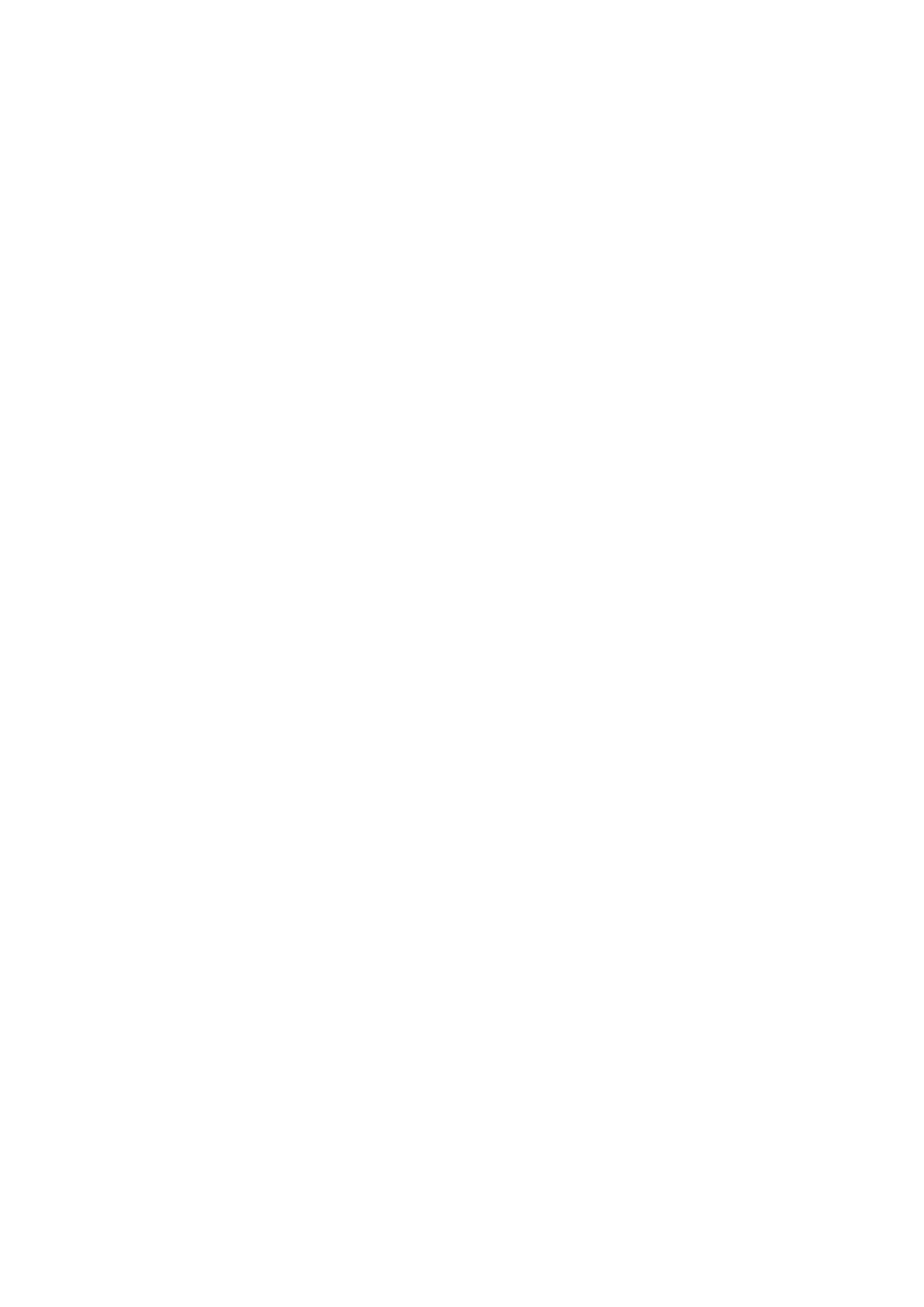

Ellan Vannin

# **COMMON LAW COURTS ACT 1796**

# Index

| Section                     |                 | Page |
|-----------------------------|-----------------|------|
| $\mathbf{1}$                |                 |      |
| $2^{\circ}$                 |                 |      |
| 3                           |                 |      |
| $\overline{4}$              |                 |      |
| 5 <sup>5</sup>              |                 |      |
| $\overline{7}$              |                 |      |
|                             | <b>ENDNOTES</b> | 7    |
| TABLE OF ENDNOTE REFERENCES |                 |      |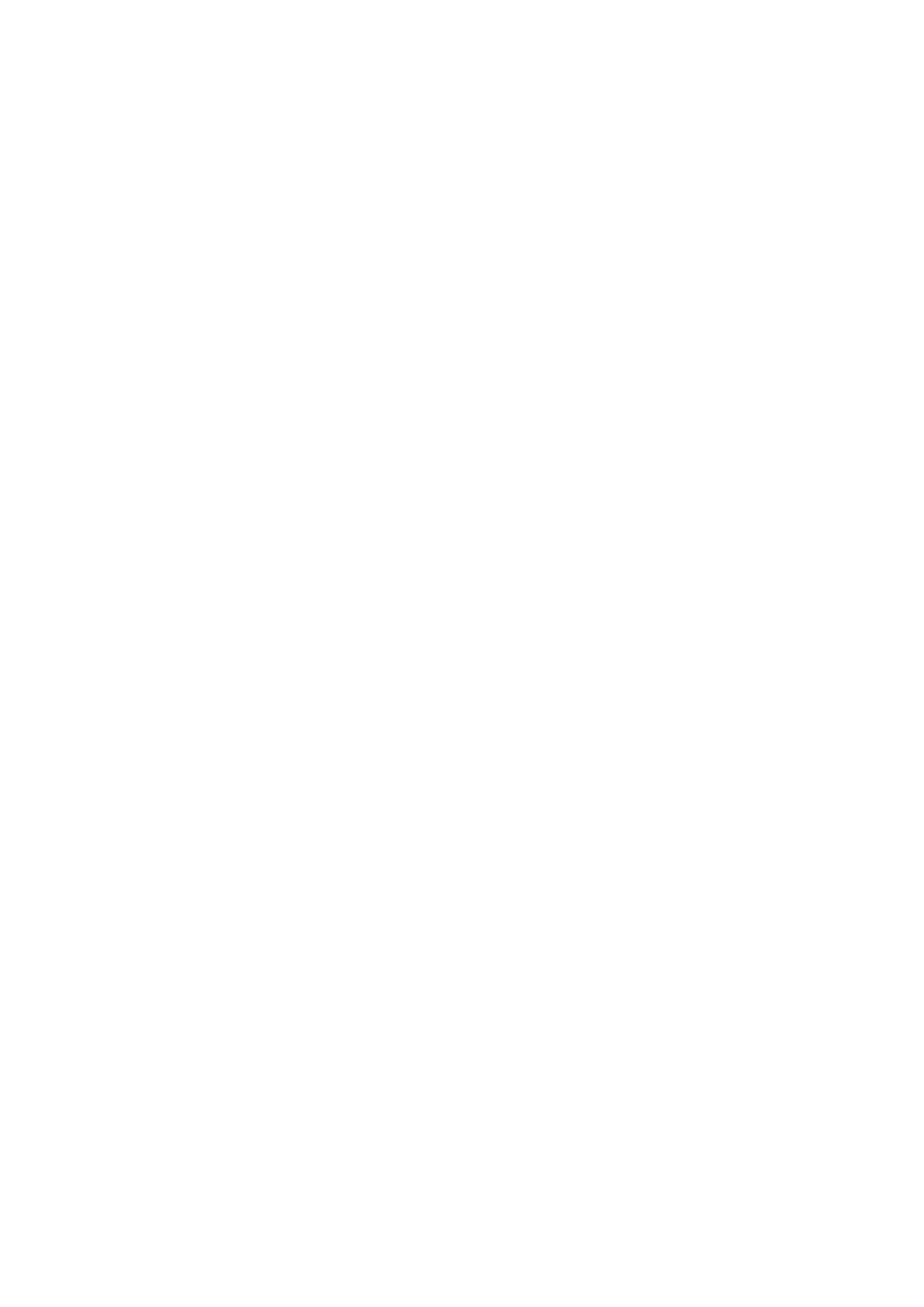

Ellan Vannin

### **COMMON LAW COURTS AC T 1796**

| Received Royal Assent: | 15 July 1796      |
|------------------------|-------------------|
| Promulgated:           | 12 September 1796 |
| Commenced:             | 12 September 1796 |

**AN ACT** for the better Regulation of the Court of Common Law.

#### **Island divided into Districts, etc**

**Whereas** the present Mode of holding the Court of Common Law for the whole Island, at one particular Time and Place, hath been found to be very inconvenient to the Public. And it is thought expedient that the Island should be divided into two Districts for the Purpose of holding a Court of Common Law within each District; and in order to make such Division the more commodious and effectual for the Purpose thereof, it is also thought expedient that the present Division of the Parishes of the said Island into Sheadings should in Part be altered.

#### <span id="page-4-0"></span>**1 Glanfaba Sheading**

That from and after the Promulgation of this Act, the Parishes of Patrick, German, and Marown, shall be, and they are hereby constituted, the Sheading of GLANFABA, and shall be so reputed, deemed, and taken to all Intents and Purposes whatsoever.**<sup>1</sup>**

#### <span id="page-4-1"></span>**2 Garff Sheading**

And that from and after the Promulgation of this Act, the Parishes of Maughold and Lonan shall be, and the same are hereby constituted the GARFF Sheading, and shall be so reputed, deemed, and taken to all Intents and Purposes whatsoever.**<sup>2</sup>**

#### <span id="page-4-2"></span>**3 Middle Sheading**

And that from and after the Promulgation of this Act, the Parishes of Conchan, Braddan, and Santan, shall be, and the same are hereby constituted, the MIDDLE Sheading, and shall be so reputed, deemed, and taken to all Intents and Purposes whatsoever.

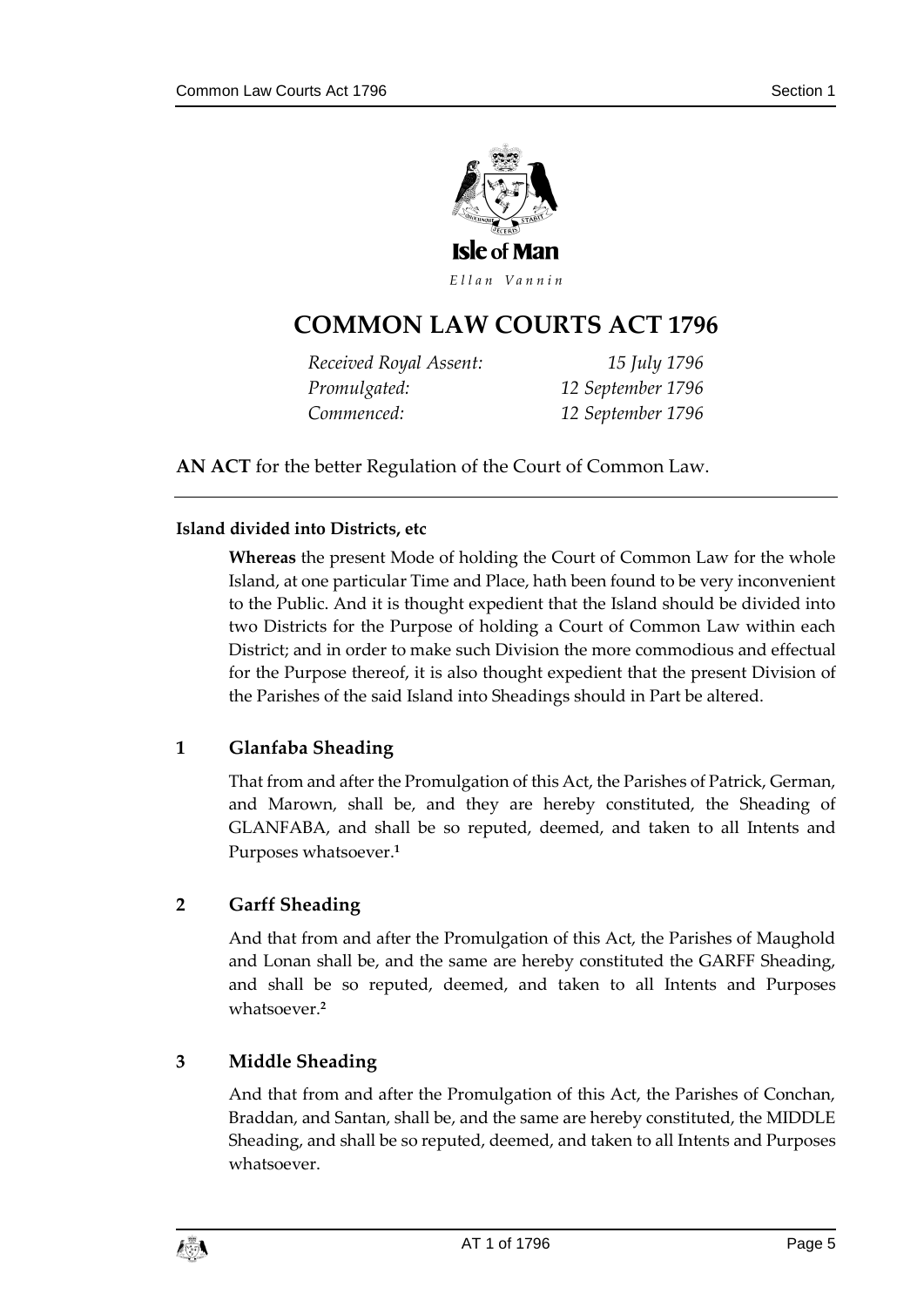- <span id="page-5-0"></span>**4 [Repealed]**<sup>3</sup>
- <span id="page-5-1"></span>**5 and 6 [Repealed]**<sup>4</sup>
- <span id="page-5-2"></span>**7 [Repealed]**<sup>5</sup>